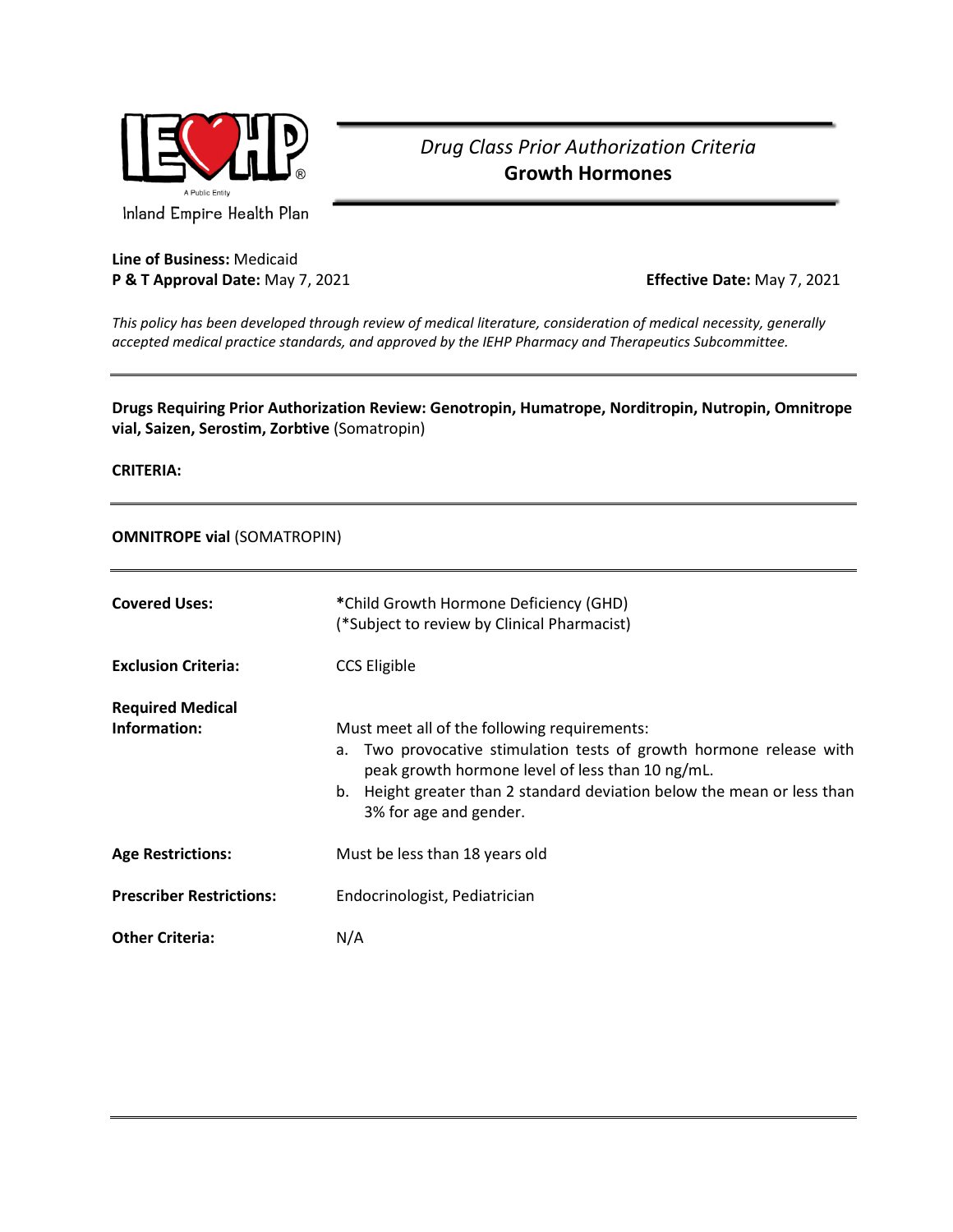| <b>Covered Uses:</b>                                   | *Child Idiopathic Short Stature who pass GH stimulation tests<br>(*Subject to review by Clinical Pharmacist)                                                                                                                                                                                                                                                                                                                                                                                                   |
|--------------------------------------------------------|----------------------------------------------------------------------------------------------------------------------------------------------------------------------------------------------------------------------------------------------------------------------------------------------------------------------------------------------------------------------------------------------------------------------------------------------------------------------------------------------------------------|
| <b>Exclusion Criteria:</b>                             | N/A                                                                                                                                                                                                                                                                                                                                                                                                                                                                                                            |
| <b>Required Medical</b><br>Information:                | Must meet all of the following requirements:<br>a. Less than 2.25 SD below the mean in height or greater than 2 SD below<br>the midparental height percentile.<br>b. Must meet "1" of the following requirements:<br>Growth velocity less than the 25 <sup>th</sup> percentile for bone age.<br>i.<br>ii.<br>Bone age greater than 2 standard deviation below the mean<br>for age.<br>iii.<br>Low serum insulin-like growth factor 1 (IGF-1) and/or insulin-<br>like growth factor binding protein 3 (IGFBP3). |
| <b>Age Restrictions:</b>                               | N/A                                                                                                                                                                                                                                                                                                                                                                                                                                                                                                            |
| <b>Prescriber Restrictions:</b>                        | Endocrinologist, Pediatrician                                                                                                                                                                                                                                                                                                                                                                                                                                                                                  |
| <b>Other Criteria:</b>                                 | N/A                                                                                                                                                                                                                                                                                                                                                                                                                                                                                                            |
| <b>Covered Uses:</b>                                   | *Turner Syndrome<br>(*Subject to review by Clinical Pharmacist)                                                                                                                                                                                                                                                                                                                                                                                                                                                |
| <b>Exclusion Criteria:</b>                             | N/A                                                                                                                                                                                                                                                                                                                                                                                                                                                                                                            |
| <b>Required Medical</b><br>Information:                | Must meet the following requirement:<br>Height greater than 2 standard deviation below the mean or less than<br>a.<br>3% for age and gender.                                                                                                                                                                                                                                                                                                                                                                   |
| <b>Age Restrictions:</b>                               | Must be less than 18 years old                                                                                                                                                                                                                                                                                                                                                                                                                                                                                 |
| Prescriber Restrictions: Endocrinologist, Pediatrician |                                                                                                                                                                                                                                                                                                                                                                                                                                                                                                                |
| <b>Other Criteria:</b>                                 | N/A                                                                                                                                                                                                                                                                                                                                                                                                                                                                                                            |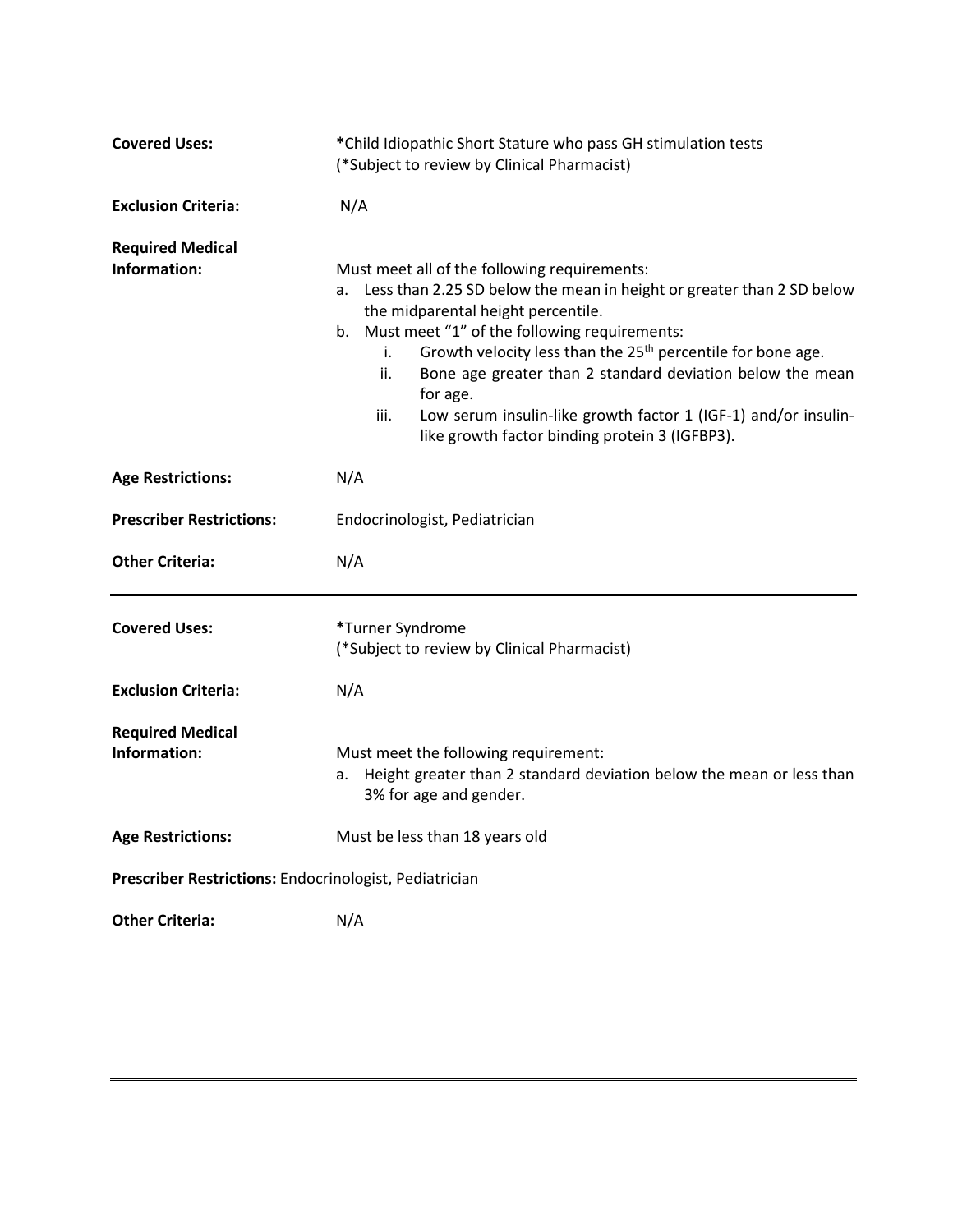| <b>Covered Uses:</b>                    | *Prader-Willi Syndrome<br>(*Subject to review by Clinical Pharmacist)                                                                                                                                                                                                 |  |
|-----------------------------------------|-----------------------------------------------------------------------------------------------------------------------------------------------------------------------------------------------------------------------------------------------------------------------|--|
| <b>Exclusion Criteria:</b>              | N/A                                                                                                                                                                                                                                                                   |  |
| <b>Required Medical</b><br>Information: | Must meet the following requirement:<br>Height greater than 2 standard deviation below the mean or less than<br>а.<br>3% for age and gender.                                                                                                                          |  |
| <b>Age Restrictions:</b>                | Must be less than 18 years old                                                                                                                                                                                                                                        |  |
| <b>Prescriber Restrictions:</b>         | Endocrinologist, Pediatrician                                                                                                                                                                                                                                         |  |
| <b>Other Criteria:</b>                  | N/A                                                                                                                                                                                                                                                                   |  |
| <b>Covered Uses:</b>                    | *Small for Gestational Age (SGA) Children<br>(*Subject to review by Clinical Pharmacist)                                                                                                                                                                              |  |
| <b>Exclusion Criteria:</b>              | N/A                                                                                                                                                                                                                                                                   |  |
| <b>Required Medical</b><br>Information: | Must meet all of the following requirements:<br>Birth weight below the 10 <sup>th</sup> percentile for gestational age.<br>а.<br>b. Height greater than 2 standard deviation below the mean or less than<br>3% for age and gender by age 2.                           |  |
| <b>Age Restrictions:</b>                | Must be less than 18 years old                                                                                                                                                                                                                                        |  |
| <b>Prescriber Restrictions:</b>         | Endocrinologist, Pediatrician                                                                                                                                                                                                                                         |  |
| <b>Other Criteria:</b>                  | N/A                                                                                                                                                                                                                                                                   |  |
| <b>Covered Uses:</b>                    | *Adult Growth Hormone Deficiency (GHD)<br>(*Subject to review by Clinical Pharmacist)                                                                                                                                                                                 |  |
| <b>Exclusion Criteria:</b>              | N/A                                                                                                                                                                                                                                                                   |  |
| <b>Required Medical</b><br>Information: | Must meet all of the following requirements:<br>Two provocative stimulation tests of growth hormone release with<br>а.<br>peak growth hormone level of less than 5 ng/mL;<br>b. Documented GHD associated with pituitary disease, irradiation,<br>surgery, or trauma. |  |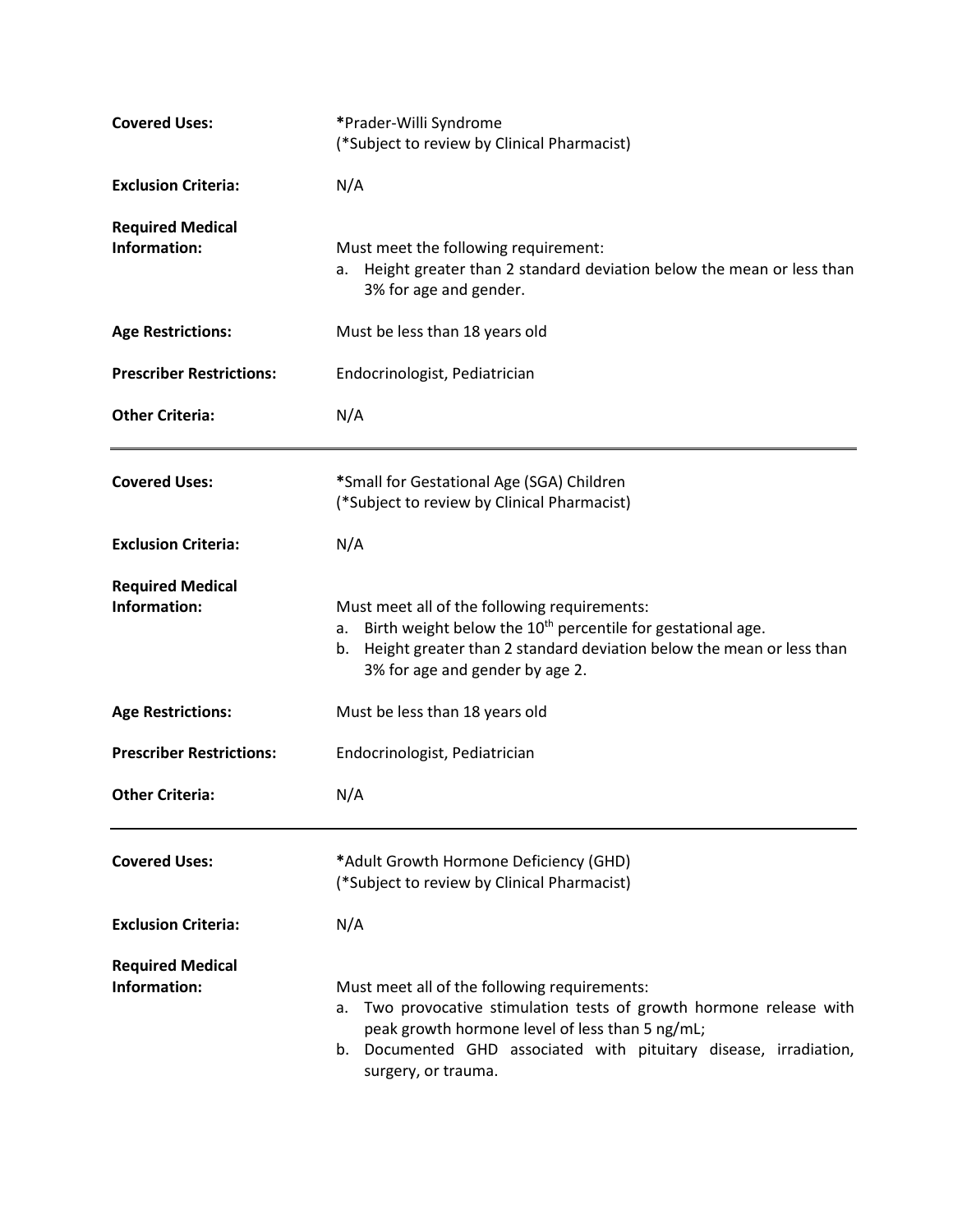| <b>Age Restrictions:</b>        | Must age of 18 years or older |
|---------------------------------|-------------------------------|
| <b>Prescriber Restrictions:</b> | Endocrinologist               |
| <b>Other Criteria:</b>          | N/A                           |

## **GENOTROPIN, HUMATROPE, NORDITROPIN, SAIZEN, ZORBTIVE** (SOMATROPIN)

| <b>Covered Uses:</b>                    | *Child Growth Hormone Deficiency (GHD)<br>(*Subject to review by Clinical Pharmacist)                                                                                                                                                                                                                                                                                                                                                                                                                          |
|-----------------------------------------|----------------------------------------------------------------------------------------------------------------------------------------------------------------------------------------------------------------------------------------------------------------------------------------------------------------------------------------------------------------------------------------------------------------------------------------------------------------------------------------------------------------|
| <b>Exclusion Criteria:</b>              | <b>CCS Eligible</b>                                                                                                                                                                                                                                                                                                                                                                                                                                                                                            |
| <b>Required Medical</b><br>Information: | Must meet all of the following requirements:<br>Two provocative stimulation tests of growth hormone release with<br>а.<br>peak growth hormone level of less than 10 ng/mL.<br>b. Height greater than 2 standard deviation below the mean or less than<br>3% for age and gender.<br>Failure or clinically significant adverse effects to the formulary<br>c.<br>alternative: Omnitrope vial.                                                                                                                    |
| <b>Age Restrictions:</b>                | Must be less than 18 years old                                                                                                                                                                                                                                                                                                                                                                                                                                                                                 |
| <b>Prescriber Restrictions:</b>         | Endocrinologist, Pediatrician                                                                                                                                                                                                                                                                                                                                                                                                                                                                                  |
| <b>Other Criteria:</b>                  | N/A                                                                                                                                                                                                                                                                                                                                                                                                                                                                                                            |
| <b>Covered Uses:</b>                    | *Child Idiopathic Short Stature who pass GH stimulation tests<br>(*Subject to review by Clinical Pharmacist)                                                                                                                                                                                                                                                                                                                                                                                                   |
| <b>Exclusion Criteria:</b>              | N/A                                                                                                                                                                                                                                                                                                                                                                                                                                                                                                            |
| <b>Required Medical</b><br>Information: | Must meet all of the following requirements:<br>a. Less than 2.25 SD below the mean in height or greater than 2 SD below<br>the midparental height percentile.<br>b. Must meet "1" of the following requirements:<br>Growth velocity less than the 25 <sup>th</sup> percentile for bone age.<br>i.<br>Bone age greater than 2 standard deviation below the mean<br>ii.<br>for age.<br>Low serum insulin-like growth factor 1 (IGF-1) and/or insulin-<br>iii.<br>like growth factor binding protein 3 (IGFBP3). |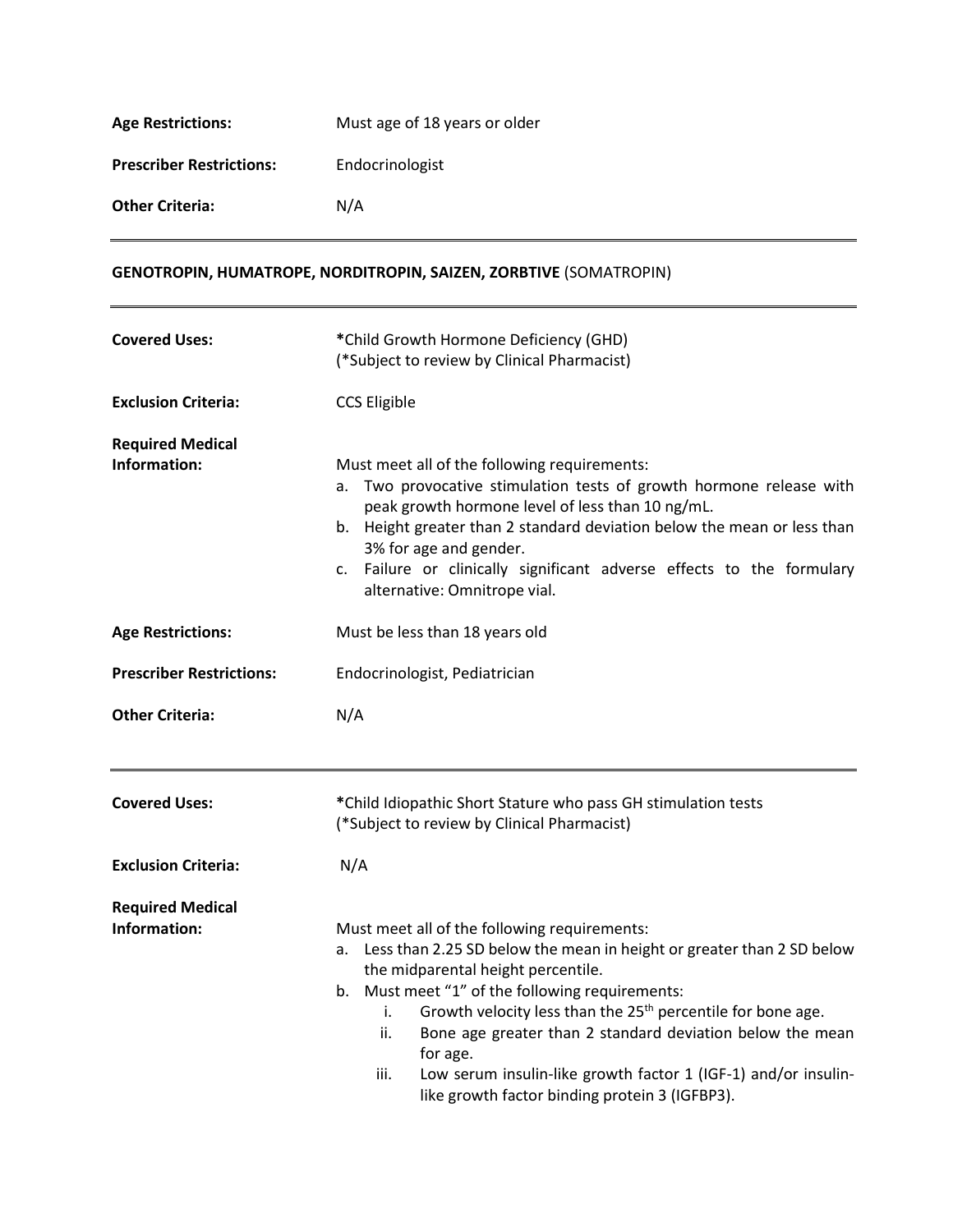|                                                        | c. Failure or clinically significant adverse effects to the formulary<br>alternative: Omnitrope vial.                                                                                                                                              |  |
|--------------------------------------------------------|----------------------------------------------------------------------------------------------------------------------------------------------------------------------------------------------------------------------------------------------------|--|
| <b>Age Restrictions:</b>                               | N/A                                                                                                                                                                                                                                                |  |
| <b>Prescriber Restrictions:</b>                        | Endocrinologist, Pediatrician                                                                                                                                                                                                                      |  |
| <b>Other Criteria:</b>                                 | N/A                                                                                                                                                                                                                                                |  |
| <b>Covered Uses:</b>                                   | *Turner Syndrome<br>(*Subject to review by Clinical Pharmacist)                                                                                                                                                                                    |  |
| <b>Exclusion Criteria:</b>                             | N/A                                                                                                                                                                                                                                                |  |
| <b>Required Medical</b><br>Information:                | Must meet the following requirement:<br>a. Height greater than 2 standard deviation below the mean or less than<br>3% for age and gender.<br>b. Failure or clinically significant adverse effects to the formulary<br>alternative: Omnitrope vial. |  |
| <b>Age Restrictions:</b>                               | Must be less than 18 years old                                                                                                                                                                                                                     |  |
| Prescriber Restrictions: Endocrinologist, Pediatrician |                                                                                                                                                                                                                                                    |  |
|                                                        |                                                                                                                                                                                                                                                    |  |
| <b>Other Criteria:</b>                                 | N/A                                                                                                                                                                                                                                                |  |
| <b>Covered Uses:</b>                                   | *Prader-Willi Syndrome<br>(*Subject to review by Clinical Pharmacist)                                                                                                                                                                              |  |
| <b>Exclusion Criteria:</b>                             | N/A                                                                                                                                                                                                                                                |  |
| <b>Required Medical</b><br>Information:                | Must meet the following requirement:<br>a. Height greater than 2 standard deviation below the mean or less than<br>3% for age and gender.<br>b. Failure or clinically significant adverse effects to the formulary<br>alternative: Omnitrope vial. |  |
| <b>Age Restrictions:</b>                               | Must be less than 18 years old                                                                                                                                                                                                                     |  |
| <b>Prescriber Restrictions:</b>                        | Endocrinologist, Pediatrician                                                                                                                                                                                                                      |  |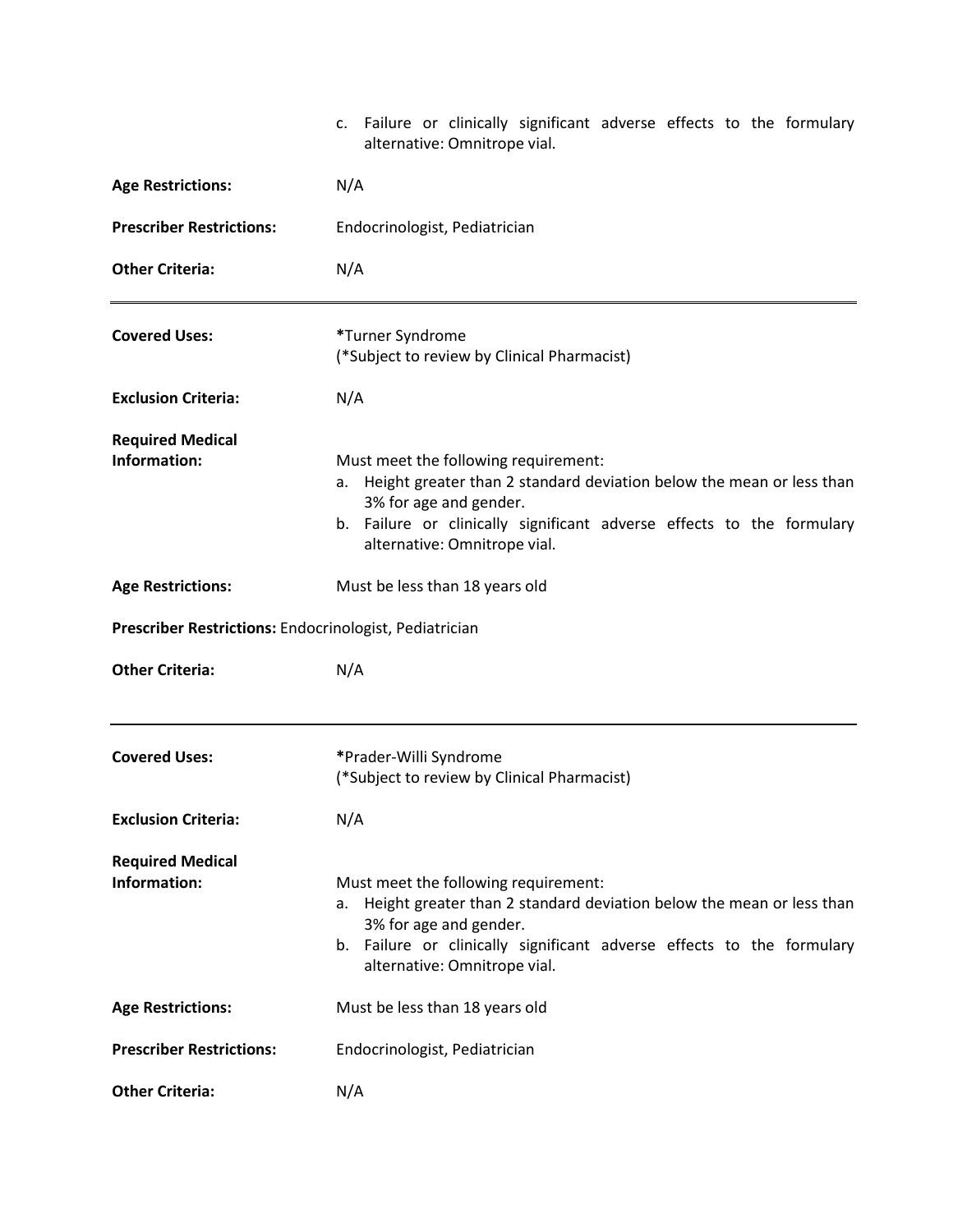| <b>Covered Uses:</b>                    | *Small for Gestational Age (SGA) Children<br>(*Subject to review by Clinical Pharmacist)                                                                                                                                                                                                                                                                                       |
|-----------------------------------------|--------------------------------------------------------------------------------------------------------------------------------------------------------------------------------------------------------------------------------------------------------------------------------------------------------------------------------------------------------------------------------|
| <b>Exclusion Criteria:</b>              | N/A                                                                                                                                                                                                                                                                                                                                                                            |
| <b>Required Medical</b><br>Information: | Must meet all of the following requirements:<br>a. Birth weight below the $10th$ percentile for gestational age.<br>b. Height greater than 2 standard deviation below the mean or less than<br>3% for age and gender by age 2.<br>c. Failure or clinically significant adverse effects to the formulary<br>alternative: Omnitrope vial.                                        |
| <b>Age Restrictions:</b>                | Must be less than 18 years old                                                                                                                                                                                                                                                                                                                                                 |
| <b>Prescriber Restrictions:</b>         | Endocrinologist, Pediatrician                                                                                                                                                                                                                                                                                                                                                  |
| <b>Other Criteria:</b>                  | N/A                                                                                                                                                                                                                                                                                                                                                                            |
| <b>Covered Uses:</b>                    | *Adult Growth Hormone Deficiency (GHD)<br>(*Subject to review by Clinical Pharmacist)                                                                                                                                                                                                                                                                                          |
| <b>Exclusion Criteria:</b>              | N/A                                                                                                                                                                                                                                                                                                                                                                            |
| <b>Required Medical</b><br>Information: | Must meet all of the following requirements:<br>Two provocative stimulation tests of growth hormone release with<br>а.<br>peak growth hormone level of less than 5 ng/mL;<br>b. Documented GHD associated with pituitary disease, irradiation,<br>surgery, or trauma.<br>c. Failure or clinically significant adverse effects to the formulary<br>alternative: Omnitrope vial. |
| <b>Age Restrictions:</b>                | Must age of 18 years or older                                                                                                                                                                                                                                                                                                                                                  |
| <b>Prescriber Restrictions:</b>         | Endocrinologist                                                                                                                                                                                                                                                                                                                                                                |
| <b>Other Criteria:</b>                  | N/A                                                                                                                                                                                                                                                                                                                                                                            |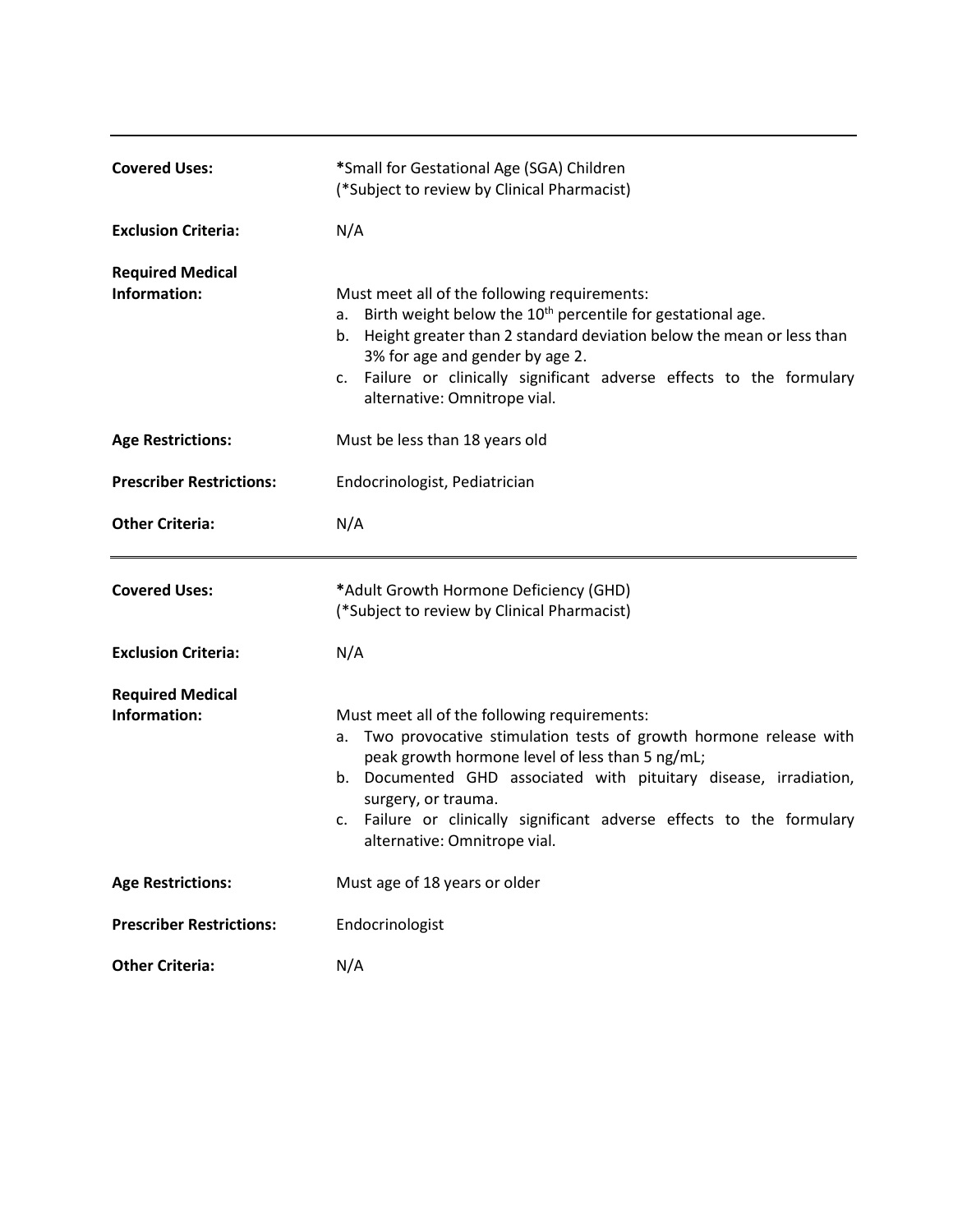## **NUTROPIN** (SOMATROPIN)

| <b>Covered Uses:</b>                    | *Child Growth Hormone Deficiency (GHD)<br>(*Subject to review by Clinical Pharmacist)                                                                                                                                                                                                                                                                                                                                                                                                                                                                                                                                      |
|-----------------------------------------|----------------------------------------------------------------------------------------------------------------------------------------------------------------------------------------------------------------------------------------------------------------------------------------------------------------------------------------------------------------------------------------------------------------------------------------------------------------------------------------------------------------------------------------------------------------------------------------------------------------------------|
| <b>Exclusion Criteria:</b>              | <b>CCS Eligible</b>                                                                                                                                                                                                                                                                                                                                                                                                                                                                                                                                                                                                        |
| <b>Required Medical</b><br>Information: | Must meet all of the following requirements:<br>a. Two provocative stimulation tests of growth hormone release with<br>peak growth hormone level of less than 10 ng/mL.<br>b. Height greater than 2 standard deviation below the mean or less than<br>3% for age and gender.<br>c. Failure or clinically significant adverse effects to the formulary<br>alternative: Omnitrope vial.                                                                                                                                                                                                                                      |
| <b>Age Restrictions:</b>                | Must be less than 18 years old                                                                                                                                                                                                                                                                                                                                                                                                                                                                                                                                                                                             |
| <b>Prescriber Restrictions:</b>         | Endocrinologist, Pediatrician                                                                                                                                                                                                                                                                                                                                                                                                                                                                                                                                                                                              |
| <b>Other Criteria:</b>                  | N/A                                                                                                                                                                                                                                                                                                                                                                                                                                                                                                                                                                                                                        |
|                                         |                                                                                                                                                                                                                                                                                                                                                                                                                                                                                                                                                                                                                            |
| <b>Covered Uses:</b>                    | *Child Idiopathic Short Stature who pass GH stimulation tests<br>(*Subject to review by Clinical Pharmacist)                                                                                                                                                                                                                                                                                                                                                                                                                                                                                                               |
| <b>Exclusion Criteria:</b>              | N/A                                                                                                                                                                                                                                                                                                                                                                                                                                                                                                                                                                                                                        |
| <b>Required Medical</b><br>Information: | Must meet all of the following requirements:<br>Less than 2.25 SD below the mean in height or greater than 2 SD below<br>а.<br>the midparental height percentile.<br>b. Must meet "1" of the following requirements:<br>Growth velocity less than the 25 <sup>th</sup> percentile for bone age.<br>i.<br>Bone age greater than 2 standard deviation below the mean<br>ii.<br>for age.<br>Low serum insulin-like growth factor 1 (IGF-1) and/or insulin-<br>iii.<br>like growth factor binding protein 3 (IGFBP3).<br>c. Failure or clinically significant adverse effects to the formulary<br>alternative: Omnitrope vial. |
| <b>Age Restrictions:</b>                | N/A                                                                                                                                                                                                                                                                                                                                                                                                                                                                                                                                                                                                                        |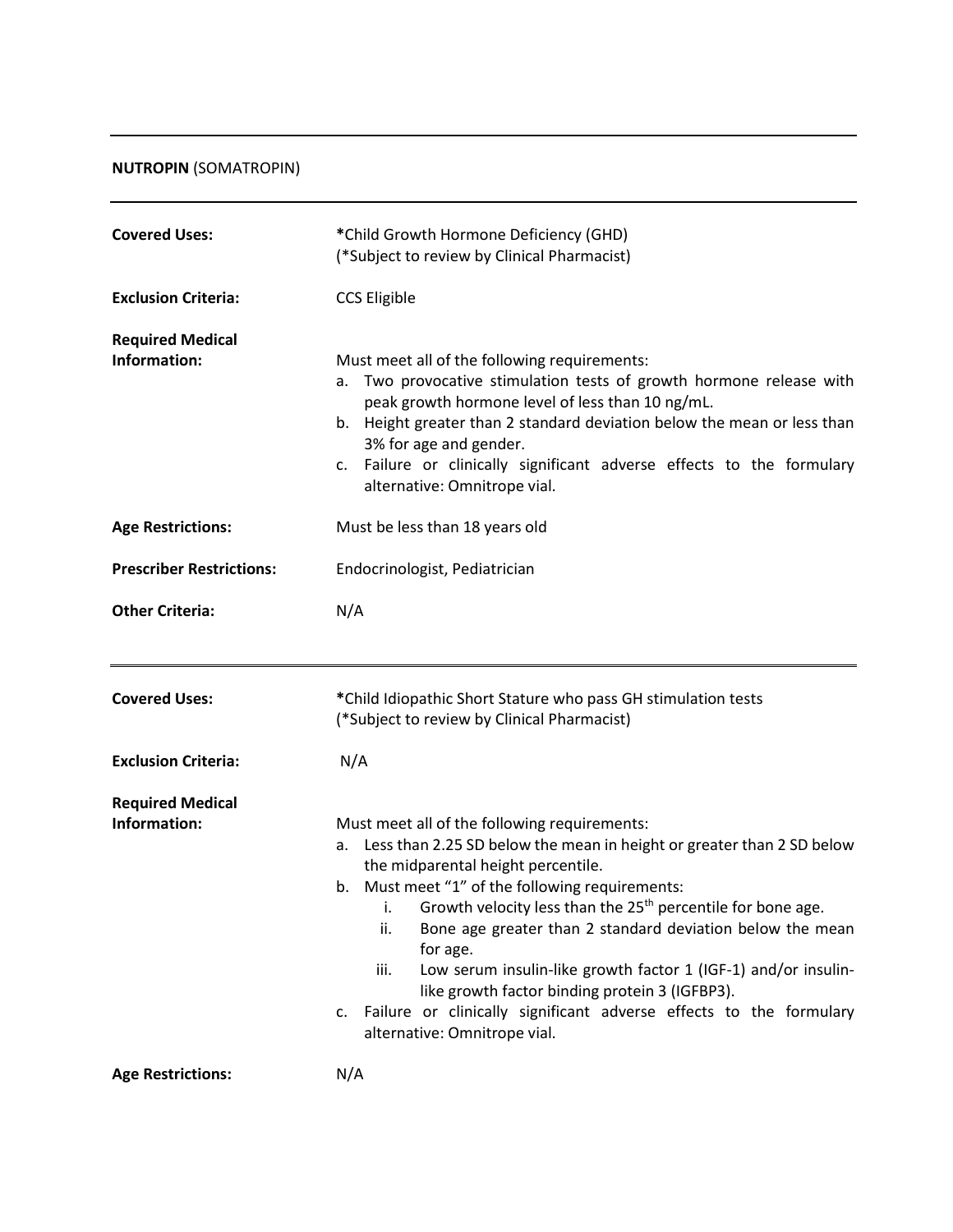| <b>Prescriber Restrictions:</b>                        | Endocrinologist, Pediatrician                                                                                                                                                                                                                                                                                                                                                  |
|--------------------------------------------------------|--------------------------------------------------------------------------------------------------------------------------------------------------------------------------------------------------------------------------------------------------------------------------------------------------------------------------------------------------------------------------------|
| <b>Other Criteria:</b>                                 | N/A                                                                                                                                                                                                                                                                                                                                                                            |
| <b>Covered Uses:</b>                                   | *Turner Syndrome<br>(*Subject to review by Clinical Pharmacist)                                                                                                                                                                                                                                                                                                                |
| <b>Exclusion Criteria:</b>                             | N/A                                                                                                                                                                                                                                                                                                                                                                            |
| <b>Required Medical</b><br>Information:                | Must meet the following requirement:<br>Height greater than 2 standard deviation below the mean or less than<br>а.<br>3% for age and gender.<br>b. Failure or clinically significant adverse effects to the formulary<br>alternative: Omnitrope vial.                                                                                                                          |
| <b>Age Restrictions:</b>                               | Must be less than 18 years old                                                                                                                                                                                                                                                                                                                                                 |
| Prescriber Restrictions: Endocrinologist, Pediatrician |                                                                                                                                                                                                                                                                                                                                                                                |
| <b>Other Criteria:</b>                                 | N/A                                                                                                                                                                                                                                                                                                                                                                            |
| <b>Covered Uses:</b>                                   | *Adult Growth Hormone Deficiency (GHD)<br>(*Subject to review by Clinical Pharmacist)                                                                                                                                                                                                                                                                                          |
| <b>Exclusion Criteria:</b>                             | N/A                                                                                                                                                                                                                                                                                                                                                                            |
| <b>Required Medical</b><br>Information:                | Must meet all of the following requirements:<br>Two provocative stimulation tests of growth hormone release with<br>a.<br>peak growth hormone level of less than 5 ng/mL;<br>b. Documented GHD associated with pituitary disease, irradiation,<br>surgery, or trauma.<br>c. Failure or clinically significant adverse effects to the formulary<br>alternative: Omnitrope vial. |
| <b>Age Restrictions:</b>                               | Must age of 18 years or older                                                                                                                                                                                                                                                                                                                                                  |
| <b>Prescriber Restrictions:</b>                        | Endocrinologist                                                                                                                                                                                                                                                                                                                                                                |
| <b>Other Criteria:</b>                                 | N/A                                                                                                                                                                                                                                                                                                                                                                            |
|                                                        |                                                                                                                                                                                                                                                                                                                                                                                |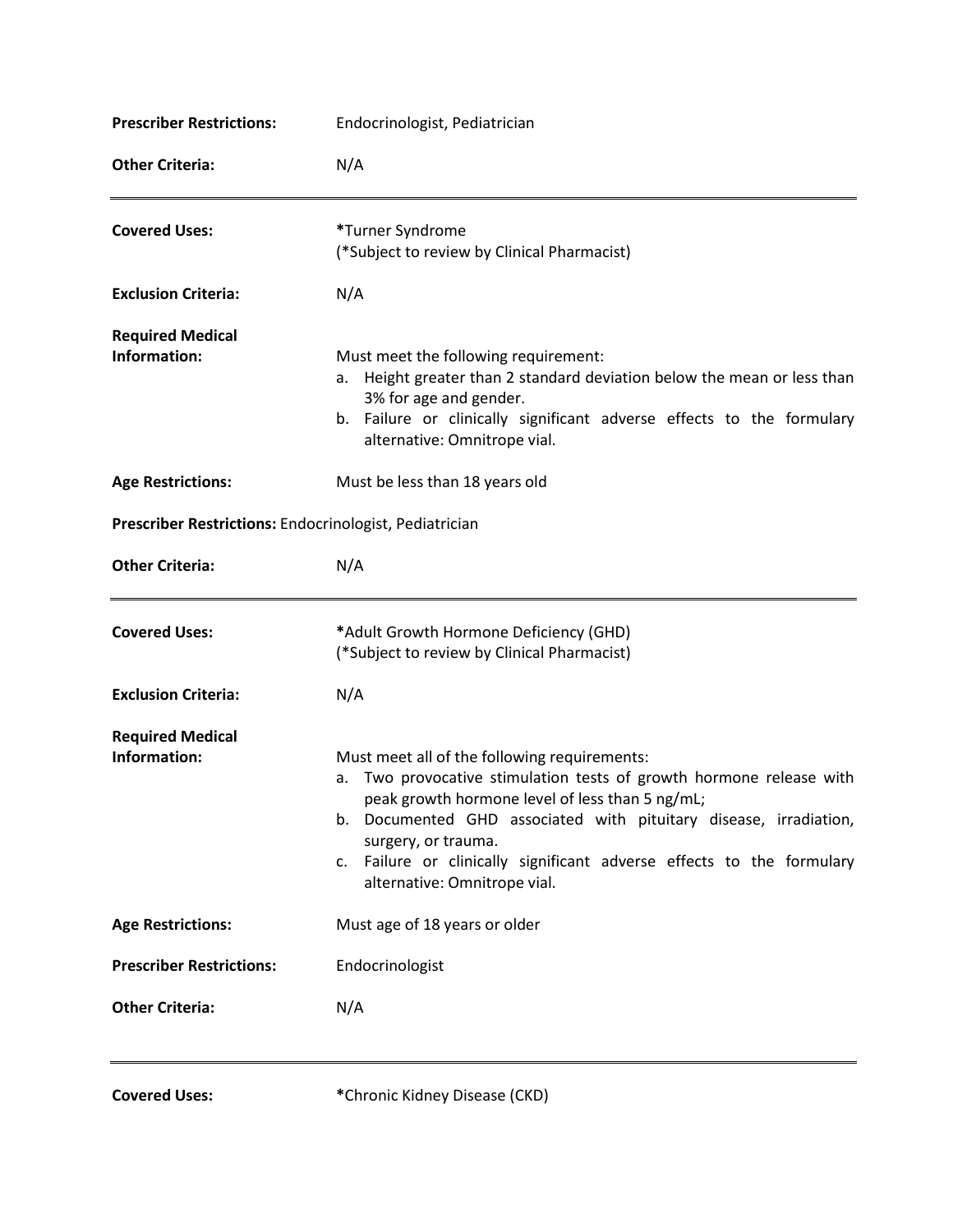|                                         | (*Subject to review by Clinical Pharmacist)                                                                                                                                                                                                                                                                                                                                                                                                                           |
|-----------------------------------------|-----------------------------------------------------------------------------------------------------------------------------------------------------------------------------------------------------------------------------------------------------------------------------------------------------------------------------------------------------------------------------------------------------------------------------------------------------------------------|
| <b>Exclusion Criteria:</b>              | <b>CCS Eligible</b>                                                                                                                                                                                                                                                                                                                                                                                                                                                   |
| <b>Required Medical</b><br>Information: | Must meet all of the following requirements:<br>Height greater than 2 standard deviation below the mean or less than<br>а.<br>3% for age and gender.<br>b. Prior to renal transplantation.                                                                                                                                                                                                                                                                            |
| <b>Age Restrictions:</b>                | Must be less than 18 years old                                                                                                                                                                                                                                                                                                                                                                                                                                        |
| <b>Prescriber Restrictions:</b>         | Endocrinologist, Nephrologist or Pediatrician                                                                                                                                                                                                                                                                                                                                                                                                                         |
| <b>Other Criteria:</b>                  | N/A                                                                                                                                                                                                                                                                                                                                                                                                                                                                   |
| <b>SEROSTIM (SOMATROPIN)</b>            |                                                                                                                                                                                                                                                                                                                                                                                                                                                                       |
| <b>Covered Uses:</b>                    | *AIDS-associated wasting<br>(*Subject to review by Clinical Pharmacist)                                                                                                                                                                                                                                                                                                                                                                                               |
| <b>Exclusion Criteria:</b>              | N/A                                                                                                                                                                                                                                                                                                                                                                                                                                                                   |
| <b>Required Medical</b><br>Information: | Must meet all of the following requirements:<br>Involuntary weight loss greater than 10% of normal baseline body<br>а.<br>weight or body mass index (BMI) less than 20 $\text{kg/m}^2$ without a<br>concurrent condition other than HIV infection that may have<br>contributed to the condition.<br>b. Currently receiving antiviral agents.<br>Failure or intolerance to appetite stimulants.<br>c.<br>d. Failure or contraindication to anabolic steroid treatment. |
| <b>Age Restrictions:</b>                | N/A                                                                                                                                                                                                                                                                                                                                                                                                                                                                   |
| <b>Prescriber Restrictions:</b>         | Endocrinologist, HIV Specialist                                                                                                                                                                                                                                                                                                                                                                                                                                       |
| <b>Other Criteria:</b>                  | N/A                                                                                                                                                                                                                                                                                                                                                                                                                                                                   |